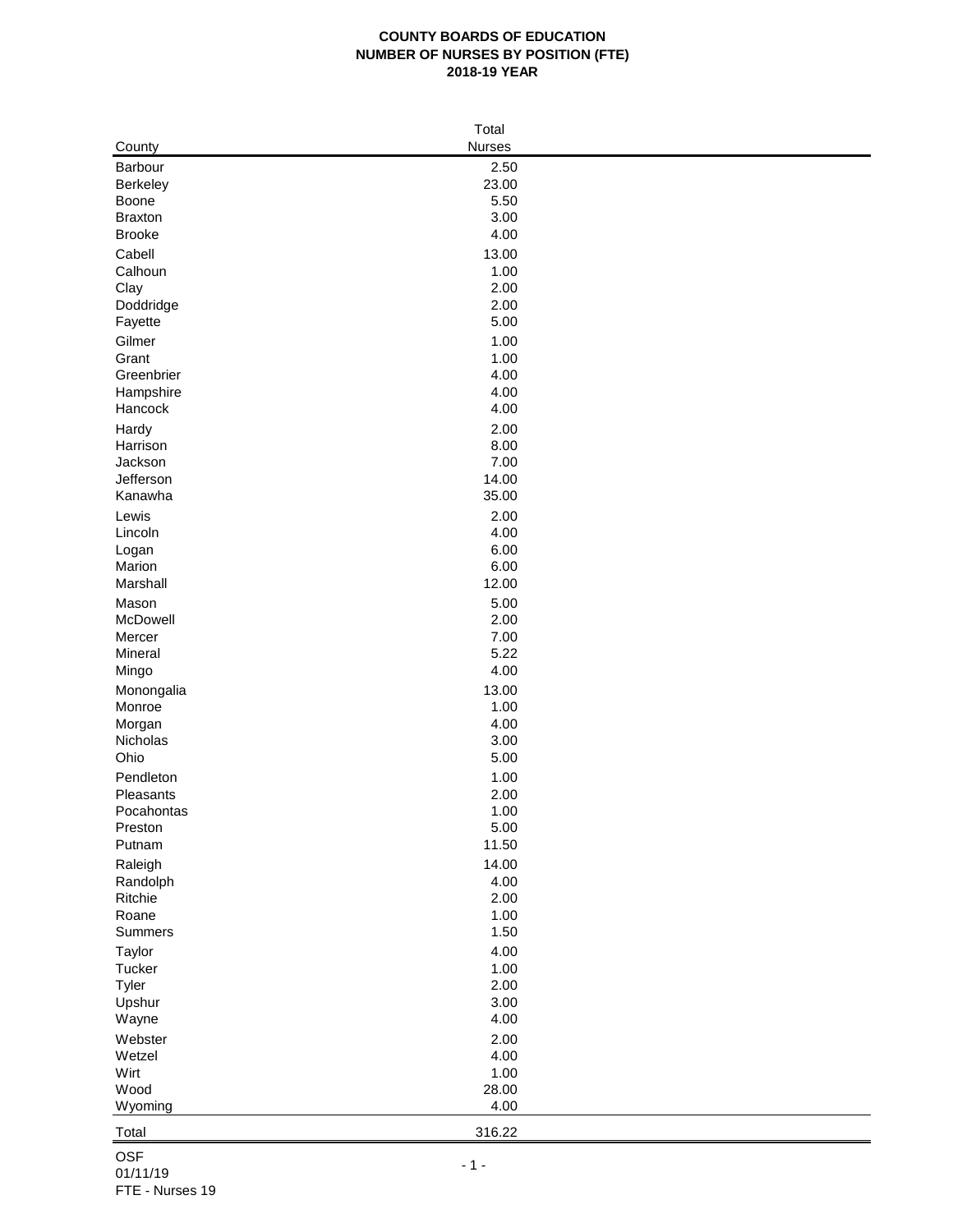## **COUNTY BOARDS OF EDUCATION STUDENT TO NURSE RATIO 2018-19 YEAR**

|                         |                |               | Student/     |
|-------------------------|----------------|---------------|--------------|
|                         | Headcount      |               | <b>Nurse</b> |
| County                  | Enrollment     | <b>FTE</b>    | Ratio        |
| Barbour                 | 2,326          | 2.50          | 930.40       |
| <b>Berkeley</b>         | 19,471         | 23.00         | 846.57       |
| <b>Boone</b>            | 3,839          | 5.50          | 698.00       |
| <b>Braxton</b>          | 1,975          | 3.00          | 658.33       |
| <b>Brooke</b>           | 2,830          | 4.00          | 707.50       |
| Cabell                  | 12,434         | 13.00         | 956.46       |
| Calhoun                 | 962            | 1.00          | 962.00       |
| Clay                    | 1,859          | 2.00          | 929.50       |
| Doddridge               | 1,119          | 2.00          | 559.50       |
| Fayette                 | 6,143          | 5.00          | 1,228.60     |
| Gilmer                  | 811            | 1.00          | 811.00       |
| Grant                   | 1,633          | 1.00          | 1,633.00     |
| Greenbrier              | 4,813          | 4.00          | 1,203.25     |
| Hampshire               | 2,994          | 4.00          | 748.50       |
| Hancock                 | 3,991          | 4.00          | 997.75       |
| Hardy                   | 2,340          | 2.00          | 1,170.00     |
| Harrison                | 10,734         | 8.00          | 1,341.75     |
| Jackson                 | 4,581          | 7.00          | 654.43       |
| Jefferson               | 9,034          | 14.00         | 645.29       |
| Kanawha                 | 25,686         | 35.00         | 733.89       |
| Lewis                   | 2,558          | 2.00          | 1,279.00     |
| Lincoln                 | 3,391          | 4.00          | 847.75       |
| Logan                   | 5,563          | 6.00          | 927.17       |
| Marion                  | 7,838          | 6.00          | 1,306.33     |
| Marshall                | 4,602          | 12.00         | 383.50       |
| Mason                   | 4,071          | 5.00          | 814.20       |
| McDowell                | 2,967          | 2.00          | 1,483.50     |
| Mercer                  | 8,854          | 7.00          | 1,264.86     |
| Mineral                 | 4,104          | 5.22          | 786.21       |
| Mingo                   | 4,075          | 4.00          | 1,018.75     |
| Monongalia              | 11,521         | 13.00         | 886.23       |
| Monroe                  | 1,736          | 1.00          | 1,736.00     |
| Morgan                  | 2,302          | 4.00          | 575.50       |
| Nicholas                | 3,693          | 3.00          | 1,231.00     |
| Ohio                    | 5,222          | 5.00          | 1,044.40     |
| Pendleton               | 929            | 1.00          | 929.00       |
| Pleasants               | 1,100          | 2.00          | 550.00       |
| Pocahontas              | 1,004          | 1.00          | 1,004.00     |
| Preston                 | 4,408          | 5.00          | 881.60       |
| Putnam                  | 9,536          | 11.50         | 829.22       |
| Raleigh                 | 11,627         | 14.00         | 830.50       |
| Randolph                | 3,949          | 4.00          | 987.25       |
| Ritchie                 | 1,357          | 2.00          | 678.50       |
| Roane                   | 2,090          | 1.00          | 2,090.00     |
| Summers                 | 1,486          | 1.50          | 990.67       |
|                         |                | 4.00          | 601.00       |
| Taylor<br><b>Tucker</b> | 2,404<br>1,009 | 1.00          | 1,009.00     |
| Tyler                   | 1,260          | 2.00          | 630.00       |
| Upshur                  | 3,762          | 3.00          | 1,254.00     |
| Wayne                   | 6,730          | 4.00          | 1,682.50     |
|                         |                |               |              |
| Webster                 | 1,312          | 2.00          | 656.00       |
| Wetzel                  | 2,479          | 4.00          | 619.75       |
| Wirt                    | 1,009          | 1.00          | 1,009.00     |
| Wood                    | 12,384         | 28.00<br>4.00 | 442.29       |
| Wyoming                 | 3,848          |               | 962.00       |
| Total                   | 265,755        | 316.22        | 840.41       |